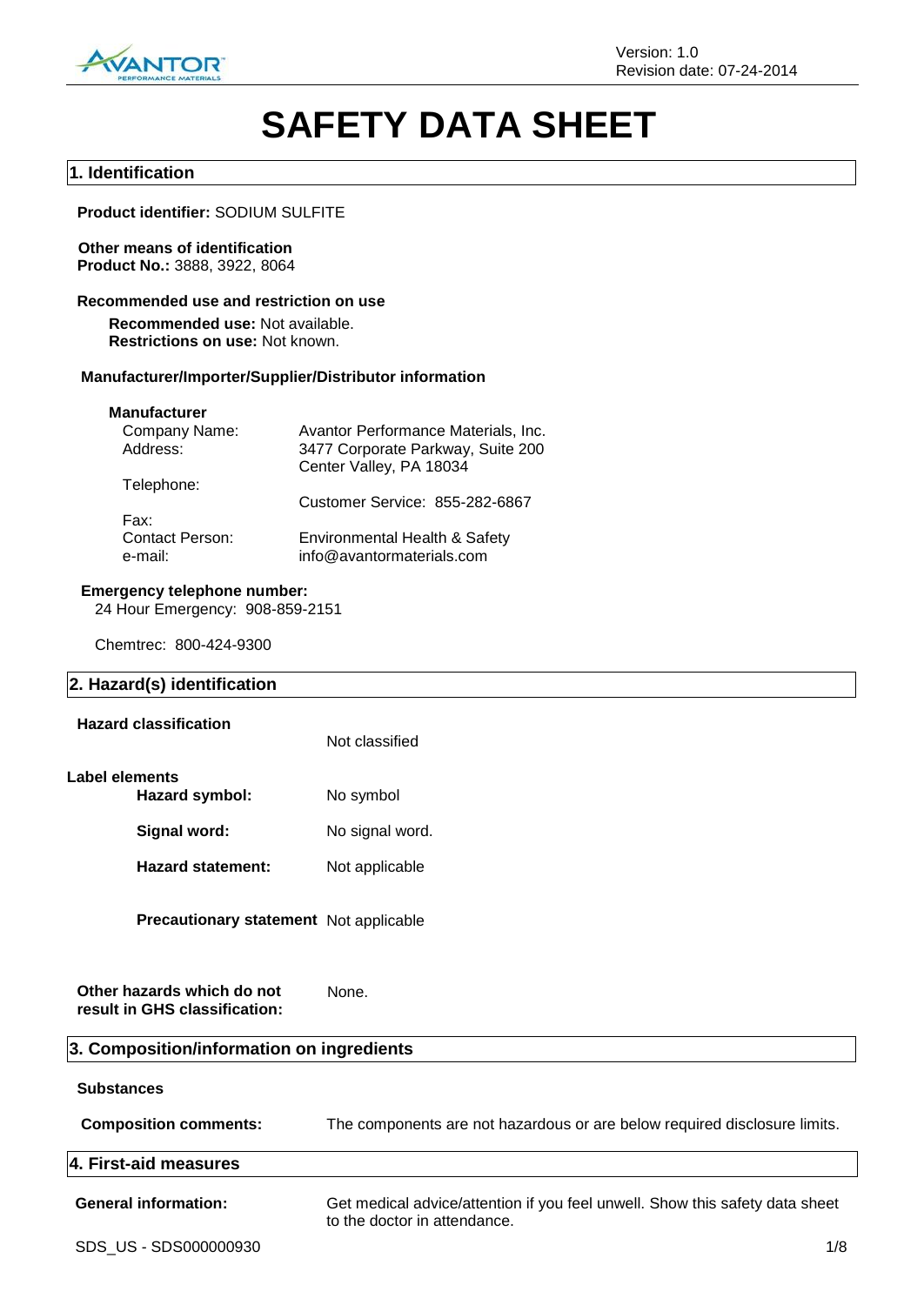

| Ingestion:                                                                        | Rinse mouth thoroughly. Call a POISON CENTER or doctor/physician if<br>you feel unwell.                                                                                                                  |  |
|-----------------------------------------------------------------------------------|----------------------------------------------------------------------------------------------------------------------------------------------------------------------------------------------------------|--|
| Inhalation:                                                                       | Move to fresh air. Get medical attention if symptoms persist.                                                                                                                                            |  |
| <b>Skin contact:</b>                                                              | Wash skin thoroughly with soap and water. Get medical attention if irritation<br>persists after washing. Wash contaminated clothing before reuse.                                                        |  |
| Eye contact:                                                                      | Flush thoroughly with water. If irritation occurs, get medical assistance.                                                                                                                               |  |
| Most important symptoms/effects, acute and delayed                                |                                                                                                                                                                                                          |  |
| <b>Symptoms:</b>                                                                  | May cause irritation to skin, eyes, and respiratory tract.                                                                                                                                               |  |
|                                                                                   | Indication of immediate medical attention and special treatment needed                                                                                                                                   |  |
| Treatment:                                                                        | Treat symptomatically. Symptoms may be delayed.                                                                                                                                                          |  |
| 5. Fire-fighting measures                                                         |                                                                                                                                                                                                          |  |
| <b>General fire hazards:</b>                                                      | No unusual fire or explosion hazards noted.                                                                                                                                                              |  |
| Suitable (and unsuitable) extinguishing media                                     |                                                                                                                                                                                                          |  |
| <b>Suitable extinguishing</b><br>media:                                           | Use fire-extinguishing media appropriate for surrounding materials.                                                                                                                                      |  |
| Unsuitable extinguishing<br>media:                                                | None known.                                                                                                                                                                                              |  |
| Specific hazards arising from<br>the chemical:                                    | During fire, gases hazardous to health may be formed.                                                                                                                                                    |  |
| Special protective equipment and precautions for firefighters                     |                                                                                                                                                                                                          |  |
| <b>Special fire fighting</b><br>procedures:                                       | Move containers from fire area if you can do so without risk. Use water<br>spray to keep fire-exposed containers cool. Cool containers exposed to<br>flames with water until well after the fire is out. |  |
| Special protective equipment<br>for fire-fighters:                                | Firefighters must use standard protective equipment including flame<br>retardant coat, helmet with face shield, gloves, rubber boots, and in<br>enclosed spaces, SCBA.                                   |  |
| 6. Accidental release measures                                                    |                                                                                                                                                                                                          |  |
| <b>Personal precautions,</b><br>protective equipment and<br>emergency procedures: | Keep unauthorized personnel away. Use personal protective equipment.<br>See Section 8 of the MSDS for Personal Protective Equipment.                                                                     |  |
| <b>Methods and material for</b><br>containment and cleaning<br>up:                | Sweep up and place in a clearly labeled container for chemical waste.<br>Clean surface thoroughly to remove residual contamination.                                                                      |  |
| <b>Notification Procedures:</b>                                                   | Prevent entry into waterways, sewer, basements or confined areas. Inform<br>authorities if large amounts are involved.                                                                                   |  |
| <b>Environmental precautions:</b>                                                 | Prevent further leakage or spillage if safe to do so. Avoid discharge into<br>drains, water courses or onto the ground.                                                                                  |  |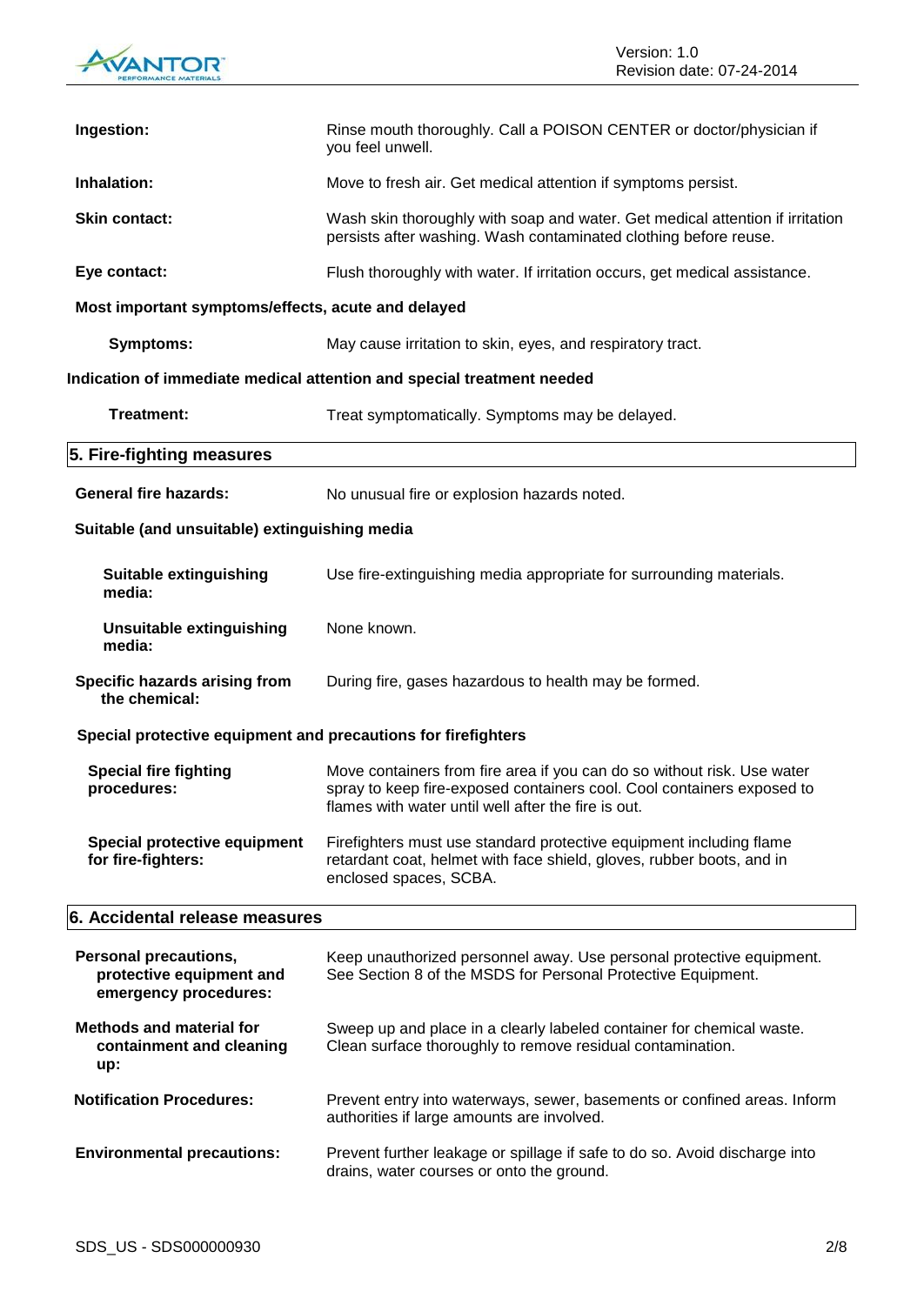

# **7. Handling and storage Precautions for safe handling:** Use personal protective equipment as required. Avoid contact with eyes, skin, and clothing. Avoid inhalation of dust. Wash thoroughly after handling. **Conditions for safe storage, including any incompatibilities:** Keep containers tightly closed. Store in cool, dry place. Store in a wellventilated place.

# **8. Exposure controls/personal protection**

| <b>Control parameters</b><br><b>Occupational exposure limits</b> |                                                                                                                                                                                                                                                                                                                                                                                                              |
|------------------------------------------------------------------|--------------------------------------------------------------------------------------------------------------------------------------------------------------------------------------------------------------------------------------------------------------------------------------------------------------------------------------------------------------------------------------------------------------|
|                                                                  | None of the components have assigned exposure limits.                                                                                                                                                                                                                                                                                                                                                        |
| <b>Appropriate engineering</b><br>controls                       | No data available.                                                                                                                                                                                                                                                                                                                                                                                           |
|                                                                  | Individual protection measures, such as personal protective equipment                                                                                                                                                                                                                                                                                                                                        |
| <b>General information:</b>                                      | Good general ventilation (typically 10 air changes per hour) should be used.<br>Ventilation rates should be matched to conditions. If applicable, use<br>process enclosures, local exhaust ventilation, or other engineering controls<br>to maintain airborne levels below recommended exposure limits. If<br>exposure limits have not been established, maintain airborne levels to an<br>acceptable level. |
| <b>Eye/face protection:</b>                                      | Use tight fitting goggles if dust is generated.                                                                                                                                                                                                                                                                                                                                                              |
| <b>Skin protection</b><br>Hand protection:                       | Wear protective gloves.                                                                                                                                                                                                                                                                                                                                                                                      |
| Other:                                                           | Wear suitable protective clothing.                                                                                                                                                                                                                                                                                                                                                                           |
| <b>Respiratory protection:</b>                                   | In case of inadequate ventilation use suitable respirator.                                                                                                                                                                                                                                                                                                                                                   |

| Hygiene measures: | Always observe good personal hygiene measures, such as washing after<br>handling the material and before eating, drinking, and/or smoking. Routinely<br>wash work clothing and protective equipment to remove contaminants. |
|-------------------|-----------------------------------------------------------------------------------------------------------------------------------------------------------------------------------------------------------------------------|
|                   | Provide eyewash station and safety shower.                                                                                                                                                                                  |

# **9. Physical and chemical properties**

## **Appearance**

| <b>Physical state:</b>                                | Solid               |     |
|-------------------------------------------------------|---------------------|-----|
| Form:                                                 | Crystals or powder. |     |
| Color:                                                | White               |     |
| Odor:                                                 | <b>Odorless</b>     |     |
| Odor threshold:                                       | No data available.  |     |
| pH:                                                   | Approximate 9       |     |
| <b>Melting point/freezing point:</b>                  | 500 °C              |     |
| Initial boiling point and boiling range:              | No data available.  |     |
| <b>Flash Point:</b>                                   | No data available.  |     |
| <b>Evaporation rate:</b>                              | No data available.  |     |
| Flammability (solid, gas):                            | No data available.  |     |
| Upper/lower limit on flammability or explosive limits |                     |     |
| Flammability limit - upper (%):                       | No data available.  |     |
| Flammability limit - lower (%):                       | No data available.  |     |
| SDS US - SDS000000930                                 |                     | 3/8 |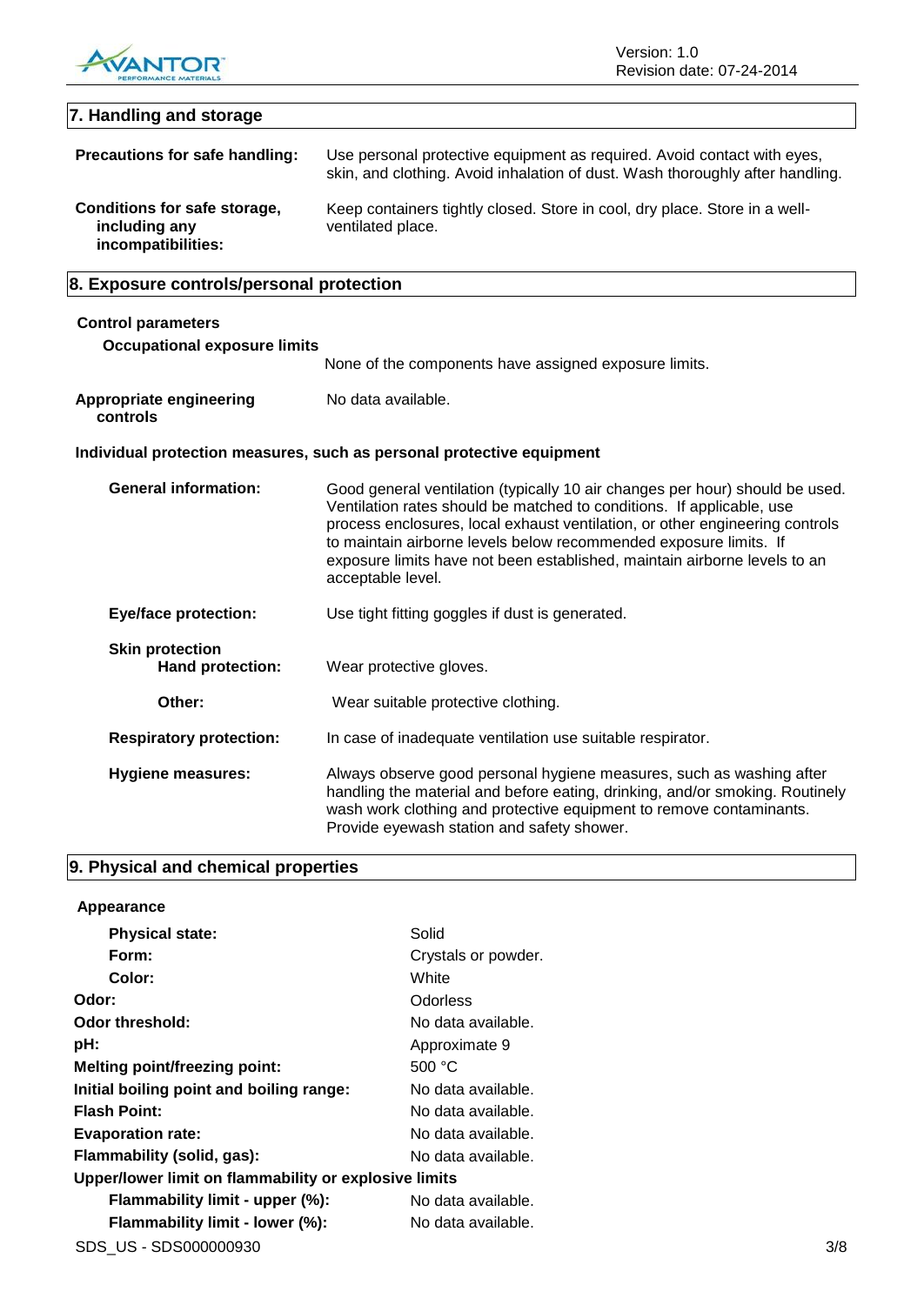

| Explosive limit - upper (%):             | No data available.                                          |
|------------------------------------------|-------------------------------------------------------------|
| Explosive limit - lower (%):             | No data available.                                          |
| Vapor pressure:                          | No data available.                                          |
| Vapor density:                           | No data available.                                          |
| <b>Relative density:</b>                 | 2.6 (15.4 °C)                                               |
| Solubility(ies)                          |                                                             |
| <b>Solubility in water:</b>              | 270 g/l (20 °C)                                             |
| Solubility (other):                      | No data available.                                          |
| Partition coefficient (n-octanol/water): | No data available.                                          |
| Auto-ignition temperature:               | No data available.                                          |
| <b>Decomposition temperature:</b>        | No data available.                                          |
| <b>Viscosity:</b>                        | No data available.                                          |
| <b>Other information</b>                 |                                                             |
| Molecular weight:                        | 126.04 g/mol (H2O3S.2Na)                                    |
|                                          |                                                             |
| 10. Stability and reactivity             |                                                             |
| <b>Reactivity:</b>                       | No dangerous reaction known under conditions of normal use. |
| <b>Chemical stability:</b>               | Material is stable under normal conditions.                 |
| <b>Possibility of hazardous</b>          |                                                             |
| reactions:                               | Hazardous polymerization does not occur.                    |
| <b>Conditions to avoid:</b>              | Heat. Moisture.                                             |
| Incompatible materials:                  | Strong oxidizing agents. Acids.                             |

# **11. Toxicological information**

## **Information on likely routes of exposure**

| Ingestion:           | May cause irritation of the gastrointestinal tract. |
|----------------------|-----------------------------------------------------|
| Inhalation:          | May cause irritation to the respiratory system.     |
| <b>Skin contact:</b> | May cause irritation.                               |
| Eye contact:         | May cause temporary eye irritation.                 |

#### **Information on toxicological effects**

#### **Acute toxicity (list all possible routes of exposure)**

| Oral<br>Product:                          | No data available. |
|-------------------------------------------|--------------------|
| Dermal<br>Product:                        | No data available. |
| <b>Inhalation</b><br>Product:             | No data available. |
| <b>Repeated dose toxicity</b><br>Product: | No data available. |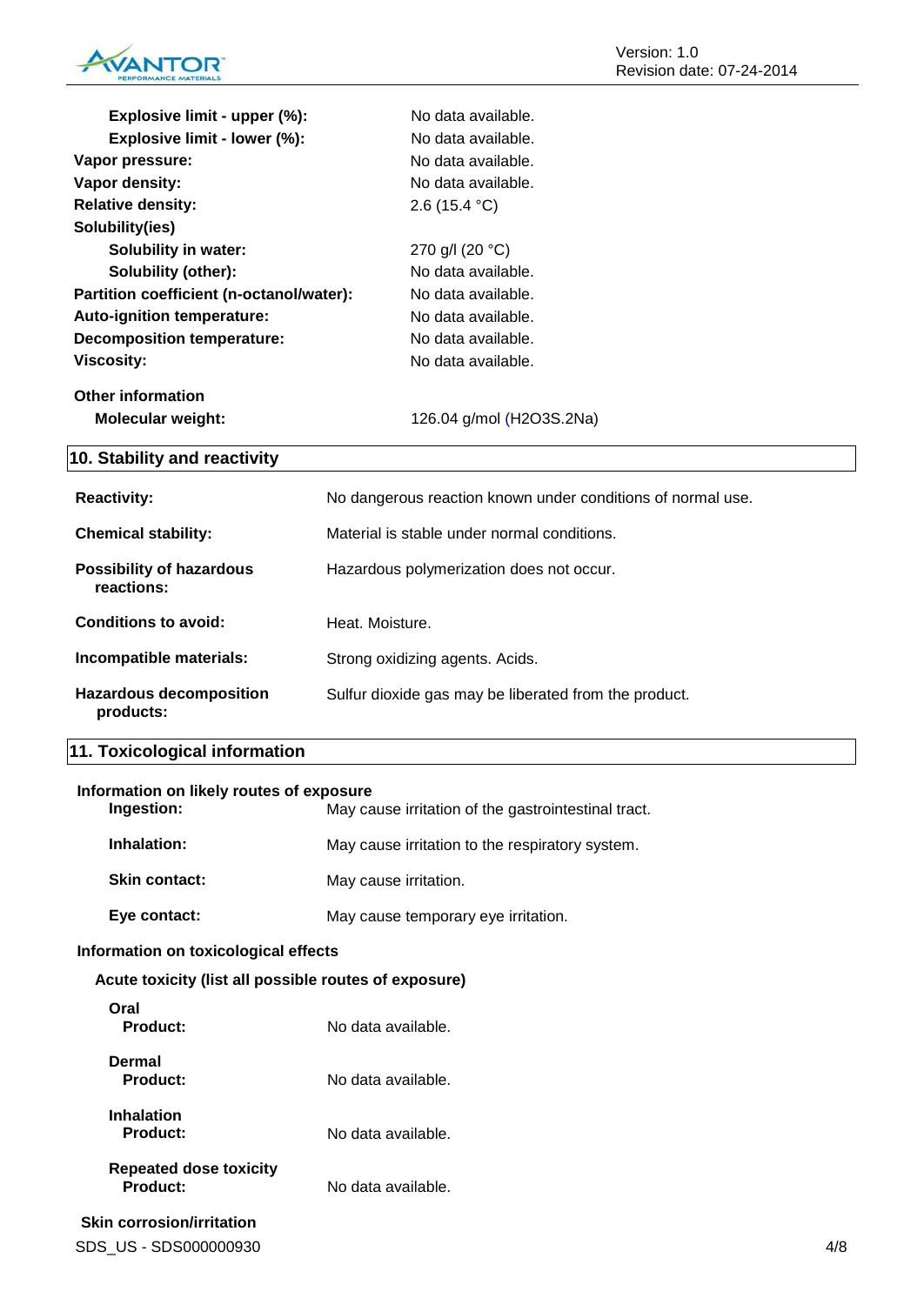

| <b>Product:</b>                                                       | May cause skin irritation.                                          |
|-----------------------------------------------------------------------|---------------------------------------------------------------------|
| Serious eye damage/eye irritation<br>Product:                         | May irritate eyes.                                                  |
| <b>Respiratory or skin sensitization</b><br><b>Product:</b>           | Not a skin sensitizer.                                              |
| Carcinogenicity<br>Product:                                           | This substance has no evidence of carcinogenic properties.          |
| No carcinogenic components identified                                 | IARC Monographs on the Evaluation of Carcinogenic Risks to Humans:  |
| No carcinogenic components identified                                 | US. National Toxicology Program (NTP) Report on Carcinogens:        |
| No carcinogenic components identified                                 | US. OSHA Specifically Regulated Substances (29 CFR 1910.1001-1050): |
| <b>Germ cell mutagenicity</b>                                         |                                                                     |
| In vitro<br><b>Product:</b>                                           | No mutagenic components identified                                  |
| In vivo<br><b>Product:</b>                                            | No mutagenic components identified                                  |
| <b>Reproductive toxicity</b><br>Product:                              | No components toxic to reproduction                                 |
| Specific target organ toxicity - single exposure<br>Product:          | No data available.                                                  |
| Specific target organ toxicity - repeated exposure<br><b>Product:</b> | No data available.                                                  |
| <b>Aspiration hazard</b><br><b>Product:</b>                           | Not classified                                                      |
| Other effects:                                                        | None known.                                                         |
| 12. Ecological information                                            |                                                                     |
| <b>Ecotoxicity:</b>                                                   |                                                                     |
|                                                                       |                                                                     |

# **Acute hazards to the aquatic environment: Fish** No data available. **Aquatic invertebrates** No data available. **Chronic hazards to the aquatic environment: Fish** No data available. **Aquatic invertebrates** No data available. **Toxicity to Aquatic Plants**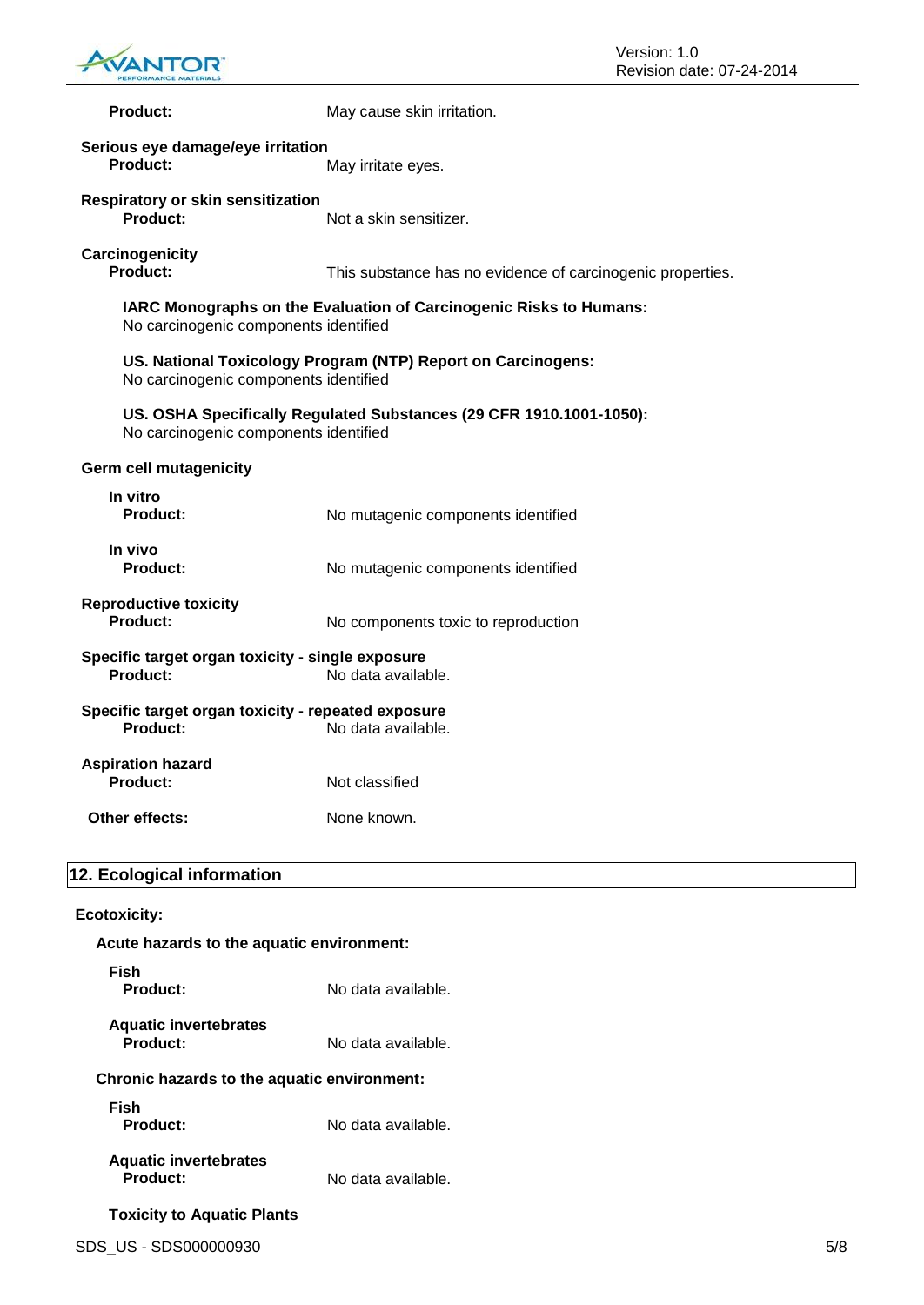

| <b>Product:</b>                                                                             | No data available.                                                                                                                                                                                                   |
|---------------------------------------------------------------------------------------------|----------------------------------------------------------------------------------------------------------------------------------------------------------------------------------------------------------------------|
| <b>Persistence and degradability</b>                                                        |                                                                                                                                                                                                                      |
| <b>Biodegradation</b><br><b>Product:</b>                                                    | There are no data on the degradability of this product.                                                                                                                                                              |
| <b>BOD/COD ratio</b><br><b>Product:</b>                                                     | No data available.                                                                                                                                                                                                   |
| <b>Bioaccumulative potential</b><br><b>Bioconcentration factor (BCF)</b><br><b>Product:</b> | No data available on bioaccumulation.                                                                                                                                                                                |
| Partition coefficient n-octanol / water (log Kow)<br><b>Product:</b>                        | No data available.                                                                                                                                                                                                   |
| <b>Mobility in soil:</b>                                                                    | No data available.                                                                                                                                                                                                   |
| Other adverse effects:                                                                      | The product components are not classified as environmentally hazardous.<br>However, this does not exclude the possibility that large or frequent spills<br>can have a harmful or damaging effect on the environment. |
| 13. Disposal considerations                                                                 |                                                                                                                                                                                                                      |
| <b>Disposal instructions:</b>                                                               | Discharge, treatment, or disposal may be subject to national, state, or local<br>laws.                                                                                                                               |
| <b>Contaminated packaging:</b>                                                              | Since emptied containers retain product residue, follow label warnings even<br>after container is emptied.                                                                                                           |
| <b>14. Transport information</b>                                                            |                                                                                                                                                                                                                      |
| <b>DOT</b><br>Not regulated.                                                                |                                                                                                                                                                                                                      |
| <b>IMDG</b><br>Not regulated.                                                               |                                                                                                                                                                                                                      |
| <b>IATA</b>                                                                                 |                                                                                                                                                                                                                      |
| Not regulated.                                                                              |                                                                                                                                                                                                                      |

# **15. Regulatory information**

#### **US federal regulations**

#### **TSCA Section 12(b) Export Notification (40 CFR 707, Subpt. D)**

**US. OSHA Specifically Regulated Substances (29 CFR 1910.1001-1050)**

None present or none present in regulated quantities.

#### **CERCLA Hazardous Substance List (40 CFR 302.4):**

None present or none present in regulated quantities.

#### **Superfund amendments and reauthorization act of 1986 (SARA)**

#### **Hazard categories**

| X Acute (Immediate) | Chronic (Delayed) | Fire | Reactive | <b>Pressure Generating</b> |
|---------------------|-------------------|------|----------|----------------------------|
|                     |                   |      |          |                            |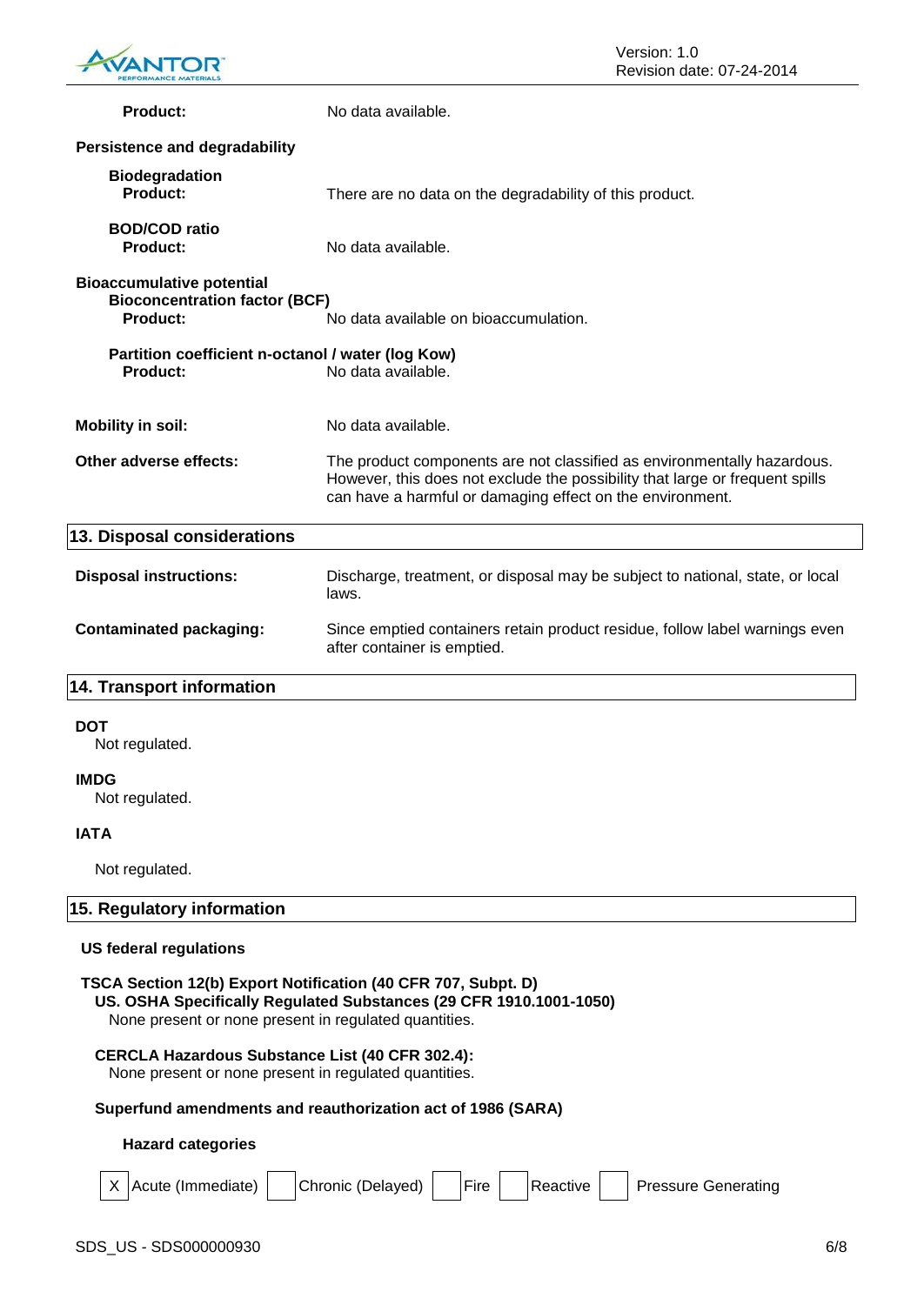

#### **SARA 302 Extremely hazardous substance**

None present or none present in regulated quantities.

#### **SARA 304 Emergency release notification**

None present or none present in regulated quantities.

#### **SARA 311/312 Hazardous chemical**

None present or none present in regulated quantities.

#### **SARA 313 (TRI reporting)**

None present or none present in regulated quantities.

- **Clean Water Act Section 311 Hazardous Substances (40 CFR 117.3)** None present or none present in regulated quantities.
- **Clean Air Act (CAA) Section 112(r) Accidental Release Prevention (40 CFR 68.130):**

None present or none present in regulated quantities.

#### **US state regulations**

**US. California Proposition 65**

No ingredient regulated by CA Prop 65 present.

**US. New Jersey Worker and Community Right-to-Know Act** No ingredient regulated by NJ Right-to-Know Law present.

#### **US. Massachusetts RTK - Substance List**

No ingredient regulated by MA Right-to-Know Law present.

#### **US. Pennsylvania RTK - Hazardous Substances** No ingredient regulated by PA Right-to-Know Law present.

#### **US. Rhode Island RTK**

No ingredient regulated by RI Right-to-Know Law present.

#### **Inventory Status:**

Australia AICS:<br>
Canada DSL Inventory List:<br>
On or in compliance with the inventory<br>
On or in compliance with the inventory EINECS, ELINCS or NLP: On or in compliance with the inventory Japan (ENCS) List: On or in compliance with the inventory China Inv. Existing Chemical Substances: Not in compliance with the inventory. Korea Existing Chemicals Inv. (KECI): On or in compliance with the inventory Canada NDSL Inventory:  $\blacksquare$  Not in compliance with the inventory. Philippines PICCS: On or in compliance with the inventory US TSCA Inventory: On or in compliance with the inventory New Zealand Inventory of Chemicals: On or in compliance with the inventory<br>Japan ISHL Listing: On or in compliance with the inventory Japan Pharmacopoeia Listing: Not in compliance with the inventory.

On or in compliance with the inventory On or in compliance with the inventory

### **16.Other information, including date of preparation or last revision**

#### **NFPA Hazard ID**